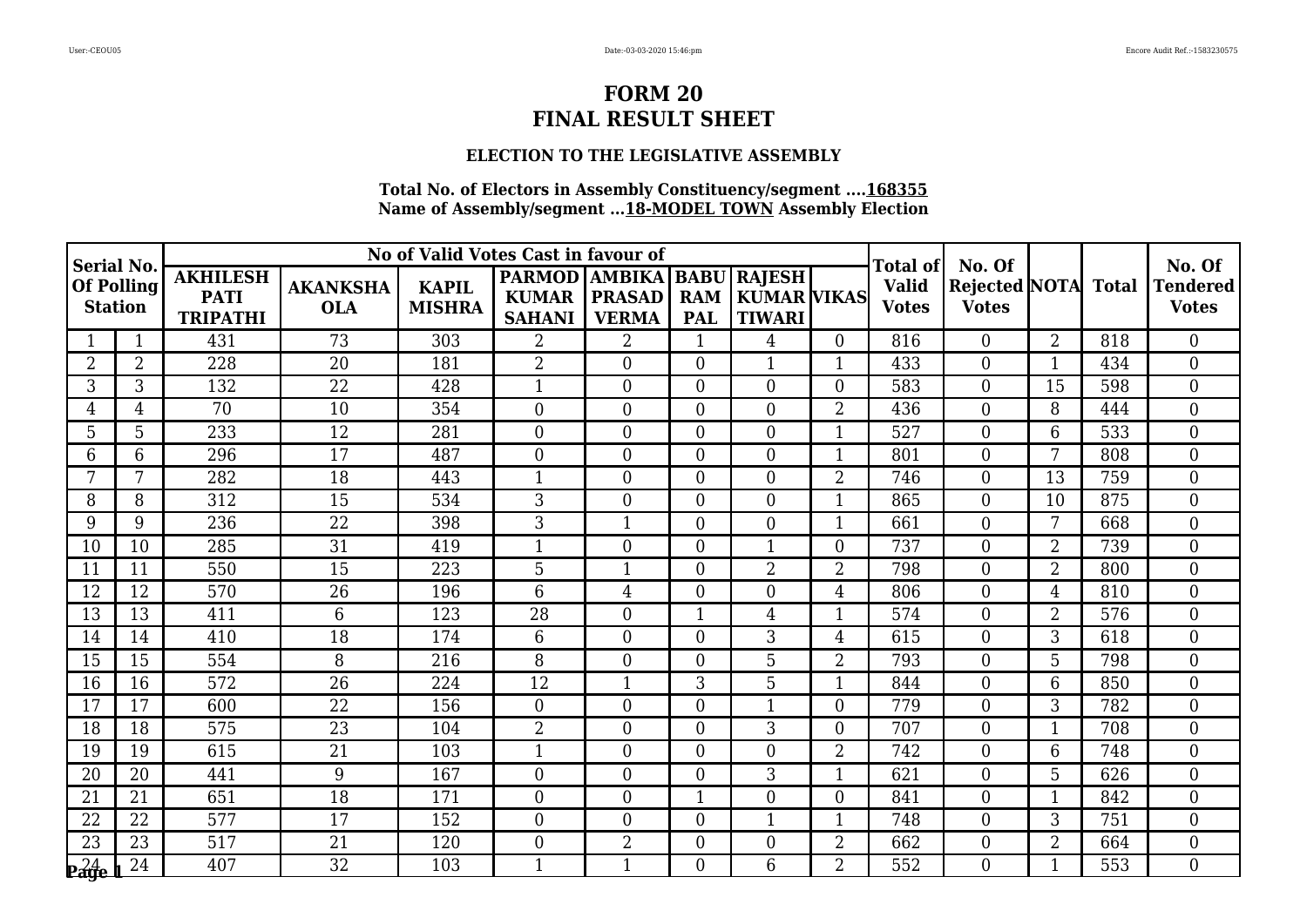# **ELECTION TO THE LEGISLATIVE ASSEMBLY**

| <b>Serial No.</b>            |    |                                                   |                               | No of Valid Votes Cast in favour of |                                                                |                               |                          |                                               |                | Total of                     | No. Of                               |                |              | No. Of                          |
|------------------------------|----|---------------------------------------------------|-------------------------------|-------------------------------------|----------------------------------------------------------------|-------------------------------|--------------------------|-----------------------------------------------|----------------|------------------------------|--------------------------------------|----------------|--------------|---------------------------------|
| Of Polling<br><b>Station</b> |    | <b>AKHILESH</b><br><b>PATI</b><br><b>TRIPATHI</b> | <b>AKANKSHA</b><br><b>OLA</b> | <b>KAPIL</b><br><b>MISHRA</b>       | <b>PARMOD   AMBIKA   BABU</b><br><b>KUMAR</b><br><b>SAHANI</b> | <b>PRASAD</b><br><b>VERMA</b> | <b>RAM</b><br><b>PAL</b> | <b>RAJESH</b><br>KUMAR VIKAS<br><b>TIWARI</b> |                | <b>Valid</b><br><b>Votes</b> | <b>Rejected NOTA</b><br><b>Votes</b> |                | <b>Total</b> | <b>Tendered</b><br><b>Votes</b> |
| 25                           | 25 | 437                                               | 23                            | 66                                  | 1                                                              | $\theta$                      | $\mathbf{1}$             | 3                                             | $\overline{0}$ | 531                          | $\Omega$                             | $\overline{2}$ | 533          | $\theta$                        |
| 26                           | 26 | 346                                               | 15                            | 87                                  | 11                                                             | $\theta$                      | $\boldsymbol{0}$         | $\overline{0}$                                | 1              | 460                          | $\overline{0}$                       | 6              | 466          | $\boldsymbol{0}$                |
| 27                           | 27 | 224                                               | 5                             | 62                                  | 3                                                              | $\overline{0}$                | $\boldsymbol{0}$         | $\mathbf{1}$                                  | $\overline{0}$ | 295                          | $\boldsymbol{0}$                     | 4              | 299          | $\boldsymbol{0}$                |
| 28                           | 28 | 490                                               | 17                            | 177                                 | 10                                                             | $\mathbf{1}$                  | $\overline{0}$           | $\overline{2}$                                | $\overline{2}$ | 699                          | $\boldsymbol{0}$                     | 8              | 707          | $\mathbf{0}$                    |
| 29                           | 29 | 360                                               | 3                             | 124                                 | 6                                                              | $\overline{0}$                | $\boldsymbol{0}$         | $\overline{2}$                                | $\overline{0}$ | 495                          | $\boldsymbol{0}$                     | 5              | 500          | $\boldsymbol{0}$                |
| 30                           | 30 | 452                                               | 11                            | 222                                 | $\mathbf{1}$                                                   | $\overline{0}$                | $\overline{0}$           | $\overline{4}$                                | $\mathbf{1}$   | 691                          | $\boldsymbol{0}$                     | 6              | 697          | $\mathbf{0}$                    |
| 31                           | 31 | 302                                               | 13                            | 176                                 | $\mathbf{1}$                                                   | $\theta$                      | $\overline{0}$           | $\mathbf{1}$                                  | $\overline{0}$ | 493                          | $\overline{0}$                       | $\overline{2}$ | 495          | $\overline{0}$                  |
| 32                           | 32 | 372                                               | 17                            | 201                                 | 11                                                             | 1                             | $\boldsymbol{0}$         | $\mathbf{1}$                                  | $\mathbf{1}$   | 604                          | $\boldsymbol{0}$                     | 13             | 617          | $\overline{0}$                  |
| 33                           | 33 | 480                                               | 10                            | 220                                 | 4                                                              | $\overline{0}$                | $\mathbf{1}$             | 3                                             | $\mathbf{1}$   | 719                          | $\boldsymbol{0}$                     | 9              | 728          | $\mathbf{0}$                    |
| 34                           | 34 | 482                                               | 12                            | 186                                 | $\overline{2}$                                                 | $\theta$                      | $\boldsymbol{0}$         | $\overline{4}$                                | $\mathbf{1}$   | 687                          | $\boldsymbol{0}$                     | 10             | 697          | $\mathbf{0}$                    |
| 35                           | 35 | 393                                               | 17                            | 154                                 | 5                                                              | $\overline{0}$                | $\boldsymbol{0}$         | $\mathbf{1}$                                  | $\overline{0}$ | 570                          | $\boldsymbol{0}$                     | 7              | 577          | $\boldsymbol{0}$                |
| 36                           | 36 | 554                                               | 20                            | 210                                 | 8                                                              | $\theta$                      | $\overline{0}$           | $\overline{2}$                                | 3              | 797                          | $\boldsymbol{0}$                     | 6              | 803          | $\mathbf{0}$                    |
| 37                           | 37 | 519                                               | 45                            | 211                                 | 13                                                             | $\theta$                      | $\mathbf{1}$             | 5                                             | $\overline{2}$ | 796                          | $\overline{0}$                       | 5              | 801          | $\boldsymbol{0}$                |
| 38                           | 38 | 380                                               | 18                            | 158                                 | 21                                                             | $\mathbf{1}$                  | $\mathbf{1}$             | $\overline{2}$                                | $\mathbf{1}$   | 582                          | $\boldsymbol{0}$                     | $\overline{4}$ | 586          | $\mathbf{0}$                    |
| 39                           | 39 | 498                                               | 18                            | 235                                 | 4                                                              | $\theta$                      | $\boldsymbol{0}$         | 3                                             | 1              | 759                          | $\boldsymbol{0}$                     | 10             | 769          | $\overline{0}$                  |
| 40                           | 40 | 127                                               | 3                             | 53                                  | $\mathbf{1}$                                                   | $\overline{0}$                | $\mathbf{1}$             | $\mathbf{1}$                                  | $\overline{0}$ | 186                          | $\boldsymbol{0}$                     | $\overline{2}$ | 188          | $\boldsymbol{0}$                |
| 41                           | 41 | 400                                               | 7                             | 117                                 | 11                                                             | $\overline{0}$                | $\boldsymbol{0}$         | $\mathbf{1}$                                  | $\overline{2}$ | 538                          | $\boldsymbol{0}$                     | $\overline{2}$ | 540          | $\mathbf{0}$                    |
| 42                           | 42 | 341                                               | 8                             | 119                                 | $\overline{28}$                                                | $\theta$                      | $\mathbf{1}$             | 3                                             | $\overline{0}$ | 500                          | $\overline{0}$                       | $\overline{2}$ | 502          | $\overline{0}$                  |
| 43                           | 43 | 447                                               | 8                             | 135                                 | 18                                                             | $\overline{2}$                | $\boldsymbol{0}$         | 5                                             | $\mathbf{1}$   | 616                          | $\boldsymbol{0}$                     | 9              | 625          | $\boldsymbol{0}$                |
| 44                           | 44 | 277                                               | 12                            | 83                                  | 7                                                              | $\theta$                      | $\boldsymbol{0}$         | $\mathbf{1}$                                  | 1              | 381                          | $\boldsymbol{0}$                     | $\overline{4}$ | 385          | $\boldsymbol{0}$                |
| 45                           | 45 | 229                                               | 9                             | 91                                  | 9                                                              | $\theta$                      | $\overline{0}$           | $\overline{2}$                                | $\overline{0}$ | 340                          | $\overline{0}$                       | $\overline{4}$ | 344          | $\overline{0}$                  |
| 46                           | 46 | 365                                               | 7                             | 251                                 | 4                                                              | $\overline{0}$                | $\boldsymbol{0}$         | $\overline{0}$                                | $\overline{0}$ | 627                          | $\boldsymbol{0}$                     | 7              | 634          | $\mathbf{0}$                    |
| 47                           | 47 | 367                                               | 30                            | 155                                 | 17                                                             | $\overline{0}$                | $\boldsymbol{0}$         | $\overline{2}$                                | $\overline{0}$ | 571                          | $\boldsymbol{0}$                     | 7              | 578          | $\mathbf{0}$                    |
| $\frac{48}{2}$ e b           | 48 | 347                                               | 24                            | 194                                 | 13                                                             | $\mathbf{1}$                  | $\mathbf{1}$             | 5                                             | $\Omega$       | 585                          | $\theta$                             | 7              | 592          | $\theta$                        |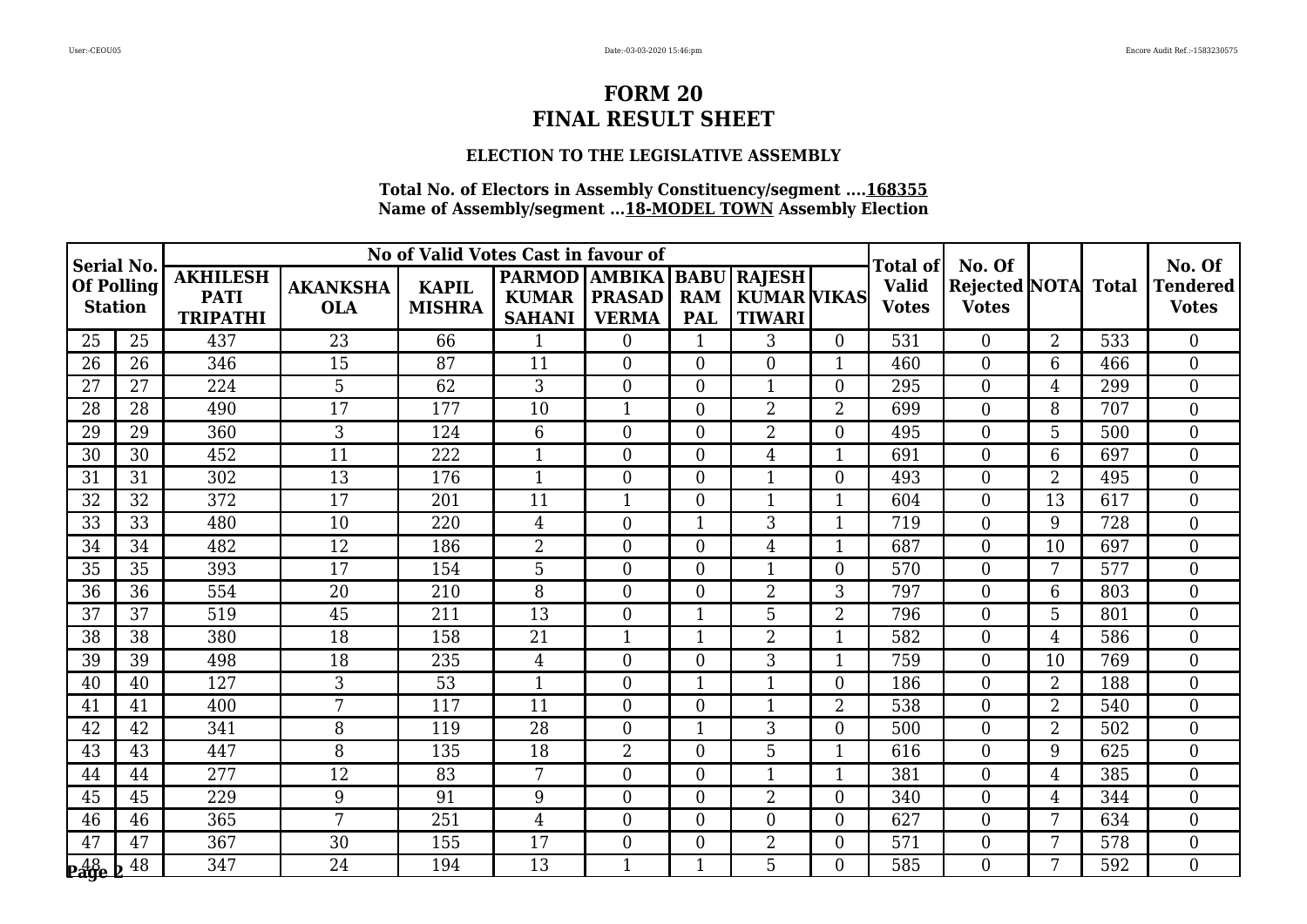# **ELECTION TO THE LEGISLATIVE ASSEMBLY**

| Serial No.                   |    |                                                   |                               | No of Valid Votes Cast in favour of |                                                    |                               |                                         |                                              |                | Total of                     | No. Of                                     |                |     | No. Of                          |
|------------------------------|----|---------------------------------------------------|-------------------------------|-------------------------------------|----------------------------------------------------|-------------------------------|-----------------------------------------|----------------------------------------------|----------------|------------------------------|--------------------------------------------|----------------|-----|---------------------------------|
| Of Polling<br><b>Station</b> |    | <b>AKHILESH</b><br><b>PATI</b><br><b>TRIPATHI</b> | <b>AKANKSHA</b><br><b>OLA</b> | <b>KAPIL</b><br><b>MISHRA</b>       | PARMOD   AMBIKA  <br><b>KUMAR</b><br><b>SAHANI</b> | <b>PRASAD</b><br><b>VERMA</b> | <b>BABU</b><br><b>RAM</b><br><b>PAL</b> | RAJESH<br>  KUMAR   VIKAS  <br><b>TIWARI</b> |                | <b>Valid</b><br><b>Votes</b> | <b>Rejected NOTA</b> Total<br><b>Votes</b> |                |     | <b>Tendered</b><br><b>Votes</b> |
| 49                           | 49 | 438                                               | 24                            | 213                                 | 11                                                 | 1                             | $\overline{0}$                          |                                              | $\overline{2}$ | 690                          | $\theta$                                   | 8              | 698 | $\theta$                        |
| 50                           | 50 | 322                                               | 10                            | 165                                 | 13                                                 | $\Omega$                      | $\overline{0}$                          | $\overline{2}$                               | 3              | 515                          | $\boldsymbol{0}$                           | 3              | 518 | $\overline{0}$                  |
| 51                           | 51 | 410                                               | 12                            | 200                                 | 12                                                 | $\overline{0}$                | $\overline{2}$                          | $\overline{2}$                               | 1              | 639                          | $\boldsymbol{0}$                           | 10             | 649 | $\overline{0}$                  |
| 52                           | 52 | 294                                               | 12                            | 111                                 | 11                                                 | $\theta$                      | $\overline{0}$                          | $\mathbf 1$                                  | $\overline{2}$ | 431                          | $\overline{0}$                             | 5              | 436 | $\theta$                        |
| 53                           | 53 | 265                                               | 10                            | 162                                 | 7                                                  | $\overline{0}$                | $\boldsymbol{0}$                        | $\overline{2}$                               | $\Omega$       | 446                          | $\boldsymbol{0}$                           | 2              | 448 | $\overline{0}$                  |
| 54                           | 54 | 429                                               | 14                            | 225                                 | 21                                                 | $\overline{0}$                | $\mathbf{1}$                            | $\overline{2}$                               | 3              | 695                          | $\mathbf{0}$                               | 8              | 703 | $\overline{0}$                  |
| 55                           | 55 | 405                                               | 16                            | 184                                 | 22                                                 | $\Omega$                      | $\overline{0}$                          | 3                                            | 1              | 631                          | $\overline{0}$                             | 10             | 641 | $\theta$                        |
| 56                           | 56 | 331                                               | 26                            | 151                                 | 6                                                  | $\theta$                      | 3                                       | $\overline{4}$                               | 6              | 527                          | $\boldsymbol{0}$                           | 7              | 534 | $\mathbf{0}$                    |
| 57                           | 57 | 689                                               | $\overline{38}$               | 152                                 | $\overline{2}$                                     | $\overline{0}$                | $\boldsymbol{0}$                        | 1                                            | 1              | 883                          | $\boldsymbol{0}$                           | 4              | 887 | $\overline{0}$                  |
| 58                           | 58 | 421                                               | 102                           | 287                                 | $\overline{0}$                                     | $\Omega$                      | $\mathbf{1}$                            | $\theta$                                     | 1              | 812                          | $\overline{0}$                             | 2              | 814 | $\theta$                        |
| 59                           | 59 | 334                                               | 45                            | 144                                 | $\overline{0}$                                     | $\overline{0}$                | $\mathbf{1}$                            |                                              | $\overline{2}$ | 527                          | $\boldsymbol{0}$                           | $\overline{2}$ | 529 | $\overline{0}$                  |
| 60                           | 60 | 224                                               | 26                            | 165                                 | $\mathbf{1}$                                       | $\mathbf{1}$                  | 5                                       | 3                                            | $\overline{2}$ | 427                          | $\boldsymbol{0}$                           | $\mathbf{1}$   | 428 | $\overline{0}$                  |
| 61                           | 61 | 243                                               | 43                            | 216                                 | $\overline{2}$                                     | $\theta$                      | $\mathbf{1}$                            | $\overline{4}$                               | $\mathbf{1}$   | 510                          | $\overline{0}$                             | 7              | 517 | $\overline{0}$                  |
| 62                           | 62 | 247                                               | 98                            | 158                                 | $\mathbf{1}$                                       | 1                             | $\overline{2}$                          | 3                                            | $\overline{2}$ | 512                          | $\boldsymbol{0}$                           | 4              | 516 | $\theta$                        |
| 63                           | 63 | 198                                               | 21                            | 184                                 | $\mathbf 1$                                        | $\theta$                      | 9                                       | $\overline{2}$                               | 3              | 418                          | $\boldsymbol{0}$                           | $\overline{2}$ | 420 | $\overline{0}$                  |
| 64                           | 64 | 279                                               | 39                            | 288                                 | 3                                                  | $\theta$                      | 21                                      | 6                                            | 1              | 637                          | $\boldsymbol{0}$                           | 4              | 641 | $\overline{0}$                  |
| 65                           | 65 | 401                                               | 38                            | 258                                 | $\overline{0}$                                     | $\overline{2}$                | 5                                       | $\mathbf{1}$                                 | $\overline{2}$ | 707                          | $\boldsymbol{0}$                           | 5              | 712 | $\overline{0}$                  |
| 66                           | 66 | 354                                               | $\overline{32}$               | 226                                 | $\overline{5}$                                     | $\theta$                      | 8                                       | $\overline{3}$                               | 3              | 631                          | $\overline{0}$                             | 7              | 638 | $\theta$                        |
| 67                           | 67 | 339                                               | 54                            | 257                                 | 3                                                  | $\theta$                      | $\overline{2}$                          | 3                                            | $\overline{4}$ | 662                          | $\overline{0}$                             | 6              | 668 | $\overline{0}$                  |
| 68                           | 68 | 237                                               | 20                            | 265                                 | $\overline{0}$                                     | $\theta$                      | $\mathbf 1$                             | $\overline{2}$                               | $\Omega$       | 525                          | $\boldsymbol{0}$                           | $\mathbf 1$    | 526 | $\mathbf{0}$                    |
| 69                           | 69 | 197                                               | 18                            | 159                                 | $\overline{0}$                                     | $\theta$                      | $\overline{0}$                          | $\Omega$                                     | $\overline{2}$ | 376                          | $\overline{0}$                             | $\overline{2}$ | 378 | $\theta$                        |
| 70                           | 70 | 282                                               | 24                            | 395                                 | $\overline{0}$                                     | $\theta$                      | $\boldsymbol{0}$                        | $\overline{0}$                               |                | 702                          | $\boldsymbol{0}$                           | 3              | 705 | $\overline{0}$                  |
| 71                           | 71 | 309                                               | $\overline{21}$               | 193                                 | 3                                                  | $\mathbf{1}$                  | $\mathbf{1}$                            | 5                                            | 5              | 538                          | $\boldsymbol{0}$                           | 9              | 547 | $\overline{0}$                  |
| $P_4$ $\frac{72}{9}$         | 72 | 453                                               | 18                            | 156                                 | 8                                                  | $\theta$                      | $\overline{2}$                          | 11                                           | 4              | 652                          | $\Omega$                                   | 12             | 664 | $\theta$                        |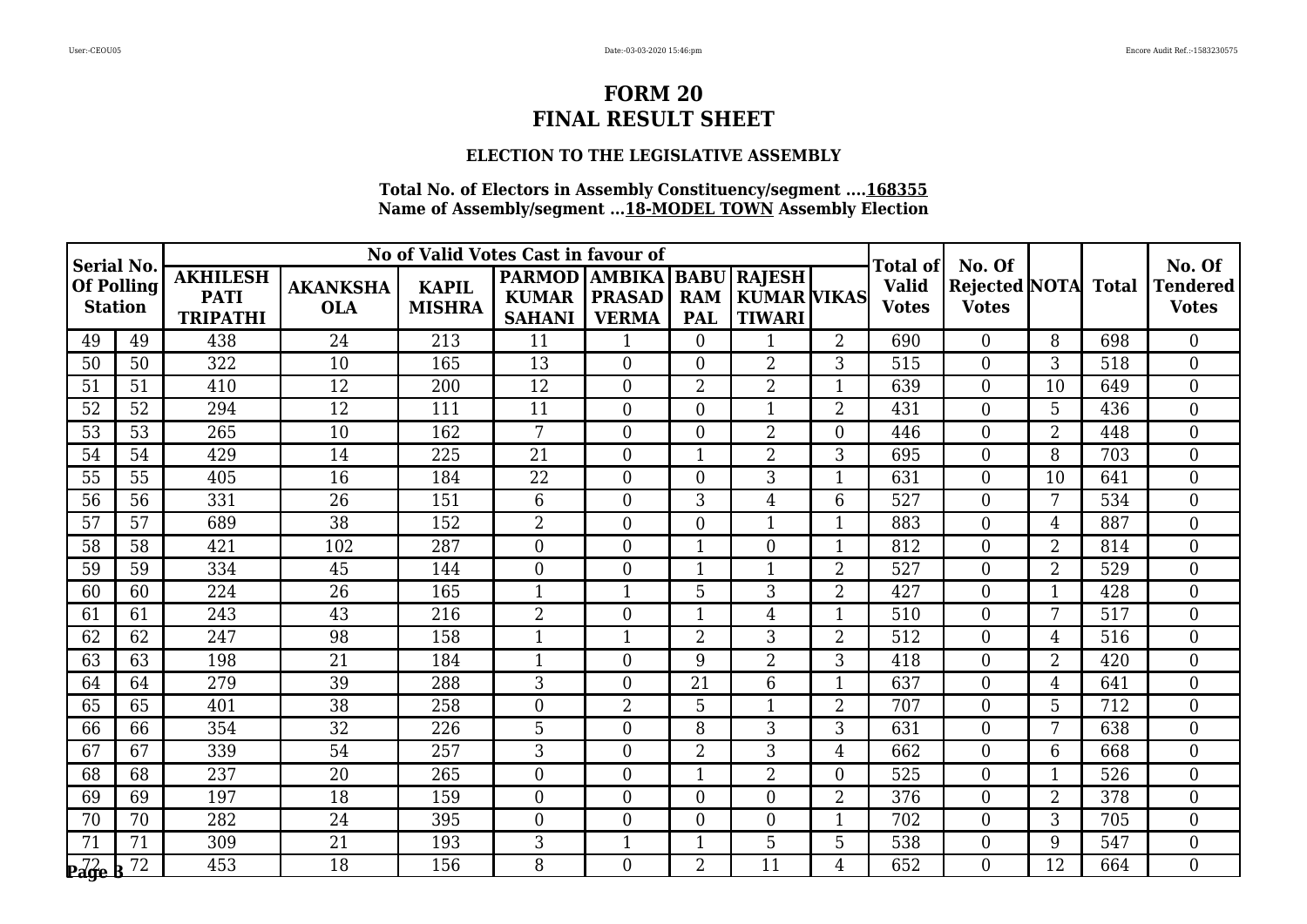# **ELECTION TO THE LEGISLATIVE ASSEMBLY**

| Serial No.                   |    |                                                   |                               | No of Valid Votes Cast in favour of |                                                                  |                               |                  |                                           |                | Total of                     | No. Of                                     |                |     | No. Of                          |
|------------------------------|----|---------------------------------------------------|-------------------------------|-------------------------------------|------------------------------------------------------------------|-------------------------------|------------------|-------------------------------------------|----------------|------------------------------|--------------------------------------------|----------------|-----|---------------------------------|
| Of Polling<br><b>Station</b> |    | <b>AKHILESH</b><br><b>PATI</b><br><b>TRIPATHI</b> | <b>AKANKSHA</b><br><b>OLA</b> | <b>KAPIL</b><br><b>MISHRA</b>       | PARMOD   AMBIKA   BABU   RAJESH<br><b>KUMAR</b><br><b>SAHANI</b> | <b>PRASAD</b><br><b>VERMA</b> | <b>PAL</b>       | <b>RAM   KUMAR VIKAS</b><br><b>TIWARI</b> |                | <b>Valid</b><br><b>Votes</b> | <b>Rejected NOTA</b> Total<br><b>Votes</b> |                |     | <b>Tendered</b><br><b>Votes</b> |
| 73                           | 73 | 144                                               | 11                            | 201                                 |                                                                  | 1                             | $\overline{0}$   | $\mathbf 1$                               | 1              | 360                          | $\overline{0}$                             | 3              | 363 | $\overline{0}$                  |
| 74                           | 74 | 409                                               | 72                            | 138                                 | 3                                                                | $\overline{2}$                | $\overline{0}$   | 6                                         | $\overline{4}$ | 634                          | $\overline{0}$                             | 13             | 647 | $\theta$                        |
| 75                           | 75 | 388                                               | 40                            | 266                                 | 1                                                                | $\overline{0}$                | $\overline{0}$   | 3                                         | $\Omega$       | 698                          | $\overline{0}$                             | 6              | 704 | $\overline{0}$                  |
| 76                           | 76 | 288                                               | $\overline{20}$               | 225                                 | $\overline{0}$                                                   | $\overline{0}$                | $\overline{0}$   | $\theta$                                  | $\Omega$       | 533                          | $\overline{0}$                             | 5              | 538 | $\overline{0}$                  |
| 77                           | 77 | 411                                               | 33                            | 383                                 | 3                                                                | $\theta$                      | $\mathbf 1$      | -1                                        | $\Omega$       | 832                          | $\overline{0}$                             | 4              | 836 | $\overline{0}$                  |
| 78                           | 78 | 304                                               | 32                            | 458                                 | $\mathbf{1}$                                                     | $\overline{0}$                | $\boldsymbol{0}$ | $\overline{0}$                            | $\Omega$       | 795                          | $\boldsymbol{0}$                           | 3              | 798 | $\mathbf{0}$                    |
| 79                           | 79 | 299                                               | 39                            | 348                                 | $\overline{0}$                                                   | $\overline{0}$                | $\overline{0}$   | $\theta$                                  | $\Omega$       | 686                          | $\boldsymbol{0}$                           | 4              | 690 | $\overline{0}$                  |
| 80                           | 80 | 159                                               | 24                            | 296                                 | $\overline{0}$                                                   | $\overline{0}$                | $\overline{0}$   |                                           | $\Omega$       | 480                          | $\overline{0}$                             | 5 <sup>2</sup> | 485 | $\overline{0}$                  |
| 81                           | 81 | 278                                               | 46                            | 313                                 | $\overline{0}$                                                   | $\overline{0}$                | $\overline{0}$   | -1                                        | 1              | 639                          | $\mathbf{0}$                               | 8              | 647 | $\overline{0}$                  |
| 82                           | 82 | 445                                               | 20                            | 202                                 | $\mathbf{1}$                                                     | $\overline{2}$                | $\overline{0}$   | $\overline{2}$                            | 1              | 673                          | $\overline{0}$                             | 4              | 677 | $\theta$                        |
| 83                           | 83 | 103                                               | 5                             | 21                                  | $\overline{0}$                                                   | $\theta$                      | $\overline{0}$   | $\theta$                                  | $\Omega$       | 129                          | $\overline{0}$                             | $\Omega$       | 129 | $\overline{0}$                  |
| 84                           | 84 | 441                                               | 35                            | 242                                 | 1                                                                | $\theta$                      | $\overline{0}$   | 4                                         | 3              | 726                          | $\boldsymbol{0}$                           | 9              | 735 | $\overline{0}$                  |
| 85                           | 85 | 323                                               | 29                            | 262                                 | $\overline{0}$                                                   | $\theta$                      | $\overline{0}$   | $\mathbf 1$                               | 1              | 616                          | $\overline{0}$                             | 3              | 619 | $\overline{0}$                  |
| 86                           | 86 | 437                                               | 31                            | 306                                 | $\overline{4}$                                                   | $\theta$                      | $\overline{0}$   | $\overline{2}$                            | 3              | 783                          | $\boldsymbol{0}$                           | 7              | 790 | $\overline{0}$                  |
| 87                           | 87 | 383                                               | 21                            | 336                                 | $\overline{0}$                                                   | $\overline{0}$                | $\overline{0}$   | -1                                        | $\theta$       | 741                          | $\overline{0}$                             | 7              | 748 | $\overline{0}$                  |
| 88                           | 88 | 228                                               | 32                            | 287                                 | $\mathbf{1}$                                                     | $\Omega$                      | $\overline{0}$   | $\Omega$                                  | 1              | 549                          | $\overline{0}$                             | $\overline{2}$ | 551 | $\overline{0}$                  |
| 89                           | 89 | 204                                               | 18                            | 278                                 | $\overline{0}$                                                   | $\theta$                      | $\overline{0}$   | $\overline{2}$                            | $\Omega$       | 502                          | $\overline{0}$                             | 4              | 506 | $\theta$                        |
| 90                           | 90 | 319                                               | 51                            | 473                                 | $\overline{0}$                                                   | $\theta$                      | $\overline{0}$   | $\mathbf{1}$                              | $\overline{2}$ | 846                          | $\theta$                                   | 8              | 854 | $\theta$                        |
| 91                           | 91 | 163                                               | 8                             | 285                                 | $\mathbf{1}$                                                     | $\theta$                      | $\boldsymbol{0}$ | $\Omega$                                  | $\Omega$       | 457                          | $\overline{0}$                             | 5              | 462 | $\overline{0}$                  |
| 92                           | 92 | 306                                               | 25                            | 366                                 | $\boldsymbol{0}$                                                 | $\theta$                      | $\overline{0}$   | $\overline{0}$                            | $\Omega$       | 697                          | $\boldsymbol{0}$                           | 7              | 704 | $\overline{0}$                  |
| 93                           | 93 | 229                                               | 21                            | 417                                 | $\overline{0}$                                                   | $\mathbf{1}$                  | $\overline{0}$   | $\theta$                                  | $\overline{0}$ | 668                          | $\overline{0}$                             | 7              | 675 | $\overline{0}$                  |
| 94                           | 94 | 326                                               | 29                            | 468                                 | $\overline{0}$                                                   | $\overline{\phantom{a}}$      | $\boldsymbol{0}$ | $\overline{2}$                            | $\overline{2}$ | 828                          | $\boldsymbol{0}$                           | 10             | 838 | $\overline{0}$                  |
| 95                           | 95 | 163                                               | 24                            | 424                                 | $\overline{0}$                                                   | $\theta$                      | $\boldsymbol{0}$ | $\overline{0}$                            | 1              | 612                          | $\boldsymbol{0}$                           | 5              | 617 | $\overline{0}$                  |
| $\frac{96}{296}$             | 96 | 247                                               | 31                            | 472                                 | $\Omega$                                                         | $\overline{2}$                | $\mathbf{1}$     | $\Omega$                                  | $\Omega$       | 753                          | $\Omega$                                   | 8              | 761 | $\theta$                        |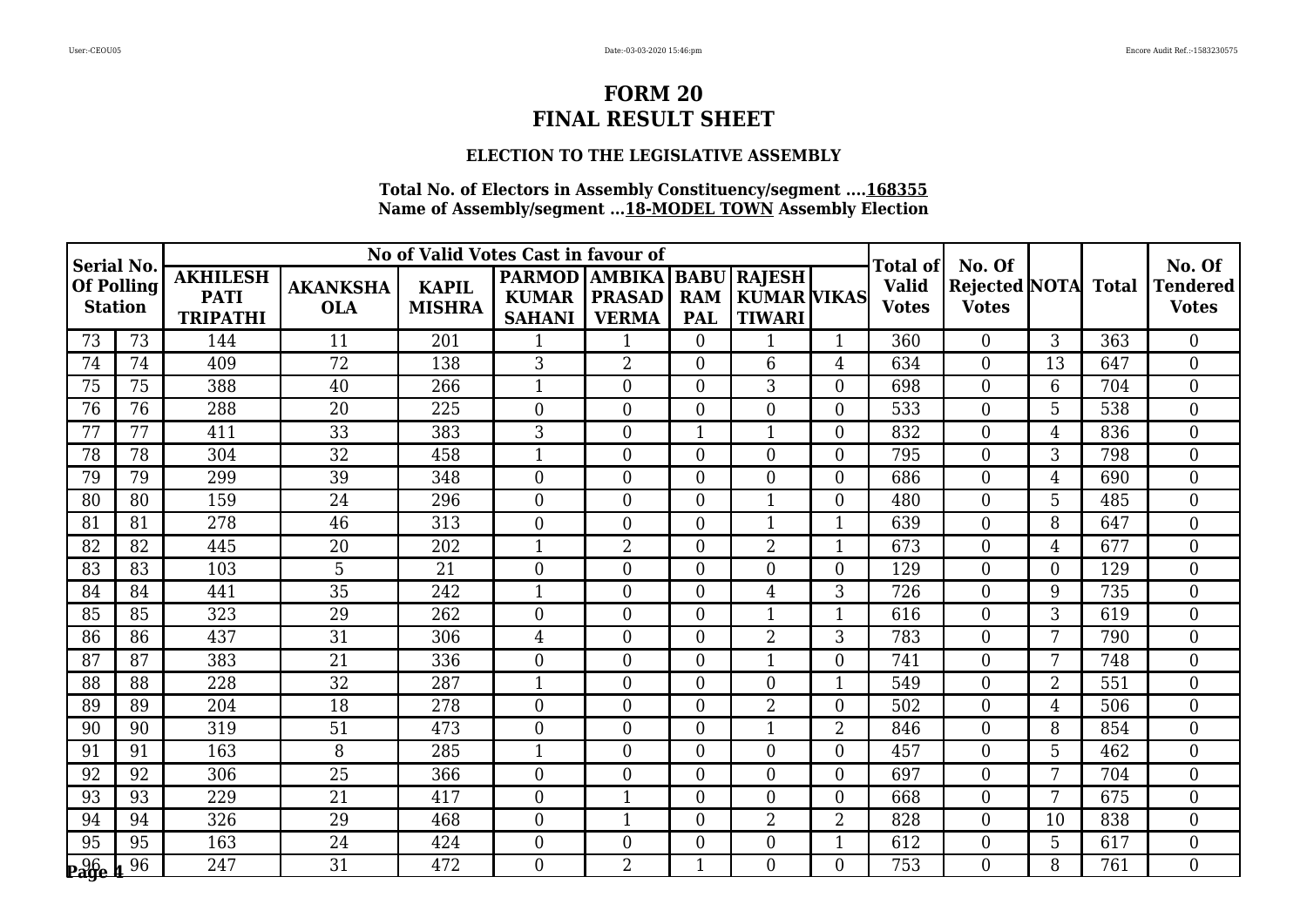# **ELECTION TO THE LEGISLATIVE ASSEMBLY**

| <b>Serial No.</b>            |     |                                                   |                               | No of Valid Votes Cast in favour of |                                                            |                               |                          |                                                    |                  | Total of                     | No. Of                               |                |              | No. Of                          |
|------------------------------|-----|---------------------------------------------------|-------------------------------|-------------------------------------|------------------------------------------------------------|-------------------------------|--------------------------|----------------------------------------------------|------------------|------------------------------|--------------------------------------|----------------|--------------|---------------------------------|
| Of Polling<br><b>Station</b> |     | <b>AKHILESH</b><br><b>PATI</b><br><b>TRIPATHI</b> | <b>AKANKSHA</b><br><b>OLA</b> | <b>KAPIL</b><br><b>MISHRA</b>       | <b>PARMOD AMBIKA BABU</b><br><b>KUMAR</b><br><b>SAHANI</b> | <b>PRASAD</b><br><b>VERMA</b> | <b>RAM</b><br><b>PAL</b> | <b>RAJESH</b><br>  KUMAR   VIKAS <br><b>TIWARI</b> |                  | <b>Valid</b><br><b>Votes</b> | <b>Rejected NOTA</b><br><b>Votes</b> |                | <b>Total</b> | <b>Tendered</b><br><b>Votes</b> |
| 97                           | 97  | 226                                               | 35                            | 325                                 | $\overline{2}$                                             | $\theta$                      | $\overline{0}$           | 1                                                  | $\Omega$         | 589                          | $\Omega$                             | $\overline{7}$ | 596          | $\Omega$                        |
| 98                           | 98  | 125                                               | 14                            | 226                                 | $\overline{0}$                                             | $\overline{0}$                | $\boldsymbol{0}$         | $\overline{0}$                                     | $\overline{0}$   | 365                          | $\mathbf{0}$                         | 2              | 367          | $\overline{0}$                  |
| 99                           | 99  | 180                                               | 24                            | 298                                 | $\overline{0}$                                             | $\mathbf{0}$                  | $\boldsymbol{0}$         | $\overline{0}$                                     | $\overline{2}$   | 504                          | $\boldsymbol{0}$                     | $\overline{2}$ | 506          | $\boldsymbol{0}$                |
| 100                          | 100 | 283                                               | 34                            | 272                                 | $\overline{2}$                                             | $\overline{0}$                | $\overline{0}$           | $\overline{0}$                                     | $\overline{0}$   | 591                          | $\mathbf{0}$                         | 5              | 596          | $\boldsymbol{0}$                |
| 101                          | 101 | 273                                               | $\overline{27}$               | 469                                 | $\overline{2}$                                             | $\overline{0}$                | $\overline{0}$           | 1                                                  | $\overline{0}$   | 772                          | $\mathbf{0}$                         | $\overline{2}$ | 774          | $\overline{0}$                  |
| 102                          | 102 | 251                                               | 27                            | 394                                 | 1                                                          | $\overline{0}$                | $\overline{0}$           | $\overline{0}$                                     |                  | 674                          | $\overline{0}$                       | 4              | 678          | $\mathbf{0}$                    |
| 103                          | 103 | 248                                               | 28                            | 378                                 | $\overline{0}$                                             | $\mathbf{1}$                  | $\overline{0}$           | $\Omega$                                           | $\overline{2}$   | 657                          | $\mathbf{0}$                         | 3              | 660          | $\overline{0}$                  |
| 104                          | 104 | 215                                               | 39                            | 250                                 | $\overline{0}$                                             | $\overline{0}$                | $\boldsymbol{0}$         | 3                                                  | $\overline{0}$   | 507                          | $\theta$                             | 8              | 515          | $\boldsymbol{0}$                |
| 105                          | 105 | 266                                               | 27                            | 292                                 | $\overline{0}$                                             | $\mathbf{0}$                  | $\overline{0}$           | $\overline{0}$                                     | $\boldsymbol{0}$ | 585                          | $\mathbf{0}$                         | 5              | 590          | $\boldsymbol{0}$                |
| 106                          | 106 | 256                                               | 40                            | 355                                 | $\overline{0}$                                             | $\theta$                      | $\overline{0}$           | $\Omega$                                           | $\overline{0}$   | 651                          | $\theta$                             | 3              | 654          | $\overline{0}$                  |
| 107                          | 107 | 183                                               | 24                            | 261                                 | $\overline{0}$                                             | $\theta$                      | $\overline{0}$           | $\overline{0}$                                     |                  | 469                          | $\overline{0}$                       | 7              | 476          | $\overline{0}$                  |
| 108                          | 108 | 200                                               | 35                            | 321                                 | 1                                                          | $\overline{0}$                | $\boldsymbol{0}$         | $\overline{0}$                                     |                  | 558                          | $\mathbf{0}$                         | 9              | 567          | $\boldsymbol{0}$                |
| 109                          | 109 | 168                                               | 23                            | 289                                 | $\overline{0}$                                             | $\overline{0}$                | $\overline{0}$           | $\overline{0}$                                     | $\overline{0}$   | 480                          | $\overline{0}$                       | 5              | 485          | $\boldsymbol{0}$                |
| 110                          | 110 | 212                                               | 30                            | 315                                 | $\overline{2}$                                             | $\overline{0}$                | $\overline{0}$           | $\overline{0}$                                     | $\overline{0}$   | 559                          | $\overline{0}$                       | 8              | 567          | $\overline{0}$                  |
| 111                          | 111 | 204                                               | 20                            | 292                                 | $\overline{0}$                                             | $\theta$                      | $\overline{0}$           | $\Omega$                                           | $\overline{0}$   | 516                          | $\overline{0}$                       | 4              | 520          | $\overline{0}$                  |
| 112                          | 112 | 278                                               | 47                            | 431                                 | $\mathbf{1}$                                               | $\mathbf{1}$                  | $\overline{0}$           | 1                                                  | $\overline{0}$   | 759                          | $\mathbf{0}$                         | 12             | 771          | $\boldsymbol{0}$                |
| 113                          | 113 | 250                                               | 23                            | 408                                 | 0                                                          | $\overline{2}$                | $\boldsymbol{0}$         | $\overline{2}$                                     | $\Omega$         | 685                          | $\overline{0}$                       | 12             | 697          | $\overline{0}$                  |
| 114                          | 114 | 199                                               | 28                            | 339                                 | $\overline{0}$                                             | $\overline{2}$                | $\overline{0}$           | $\Omega$                                           | $\overline{0}$   | 568                          | $\overline{0}$                       | 6              | 574          | $\overline{0}$                  |
| 115                          | 115 | 230                                               | 26                            | 314                                 | $\overline{0}$                                             | $\theta$                      | $\overline{0}$           | $\Omega$                                           | $\overline{0}$   | 570                          | $\overline{0}$                       | 8              | 578          | $\overline{0}$                  |
| 116                          | 116 | 171                                               | 36                            | 299                                 | $\overline{2}$                                             | $\overline{0}$                | $\boldsymbol{0}$         | $\overline{0}$                                     | $\Omega$         | 508                          | $\mathbf{0}$                         | 5              | 513          | $\boldsymbol{0}$                |
| 117                          | 117 | 222                                               | 63                            | 294                                 | $\overline{0}$                                             | $\theta$                      | $\overline{0}$           | $\mathbf{1}$                                       | $\overline{2}$   | 582                          | $\theta$                             | 3              | 585          | $\overline{0}$                  |
| 118                          | 118 | 296                                               | 54                            | 195                                 | $\overline{0}$                                             | $\overline{0}$                | $\boldsymbol{0}$         | 1                                                  |                  | 547                          | $\boldsymbol{0}$                     | 4              | 551          | $\boldsymbol{0}$                |
| 119                          | 119 | 291                                               | 23                            | 103                                 | $\overline{0}$                                             | $\boldsymbol{0}$              | $\boldsymbol{0}$         | $\mathbf{1}$                                       | 5                | 423                          | $\boldsymbol{0}$                     | $\overline{2}$ | 425          | $\boldsymbol{0}$                |
| 20 5120                      |     | 153                                               | 34                            | 149                                 | 3                                                          | $\Omega$                      | $\Omega$                 | $\mathbf{1}$                                       | $\Omega$         | 340                          | $\Omega$                             | $\overline{2}$ | 342          | $\theta$                        |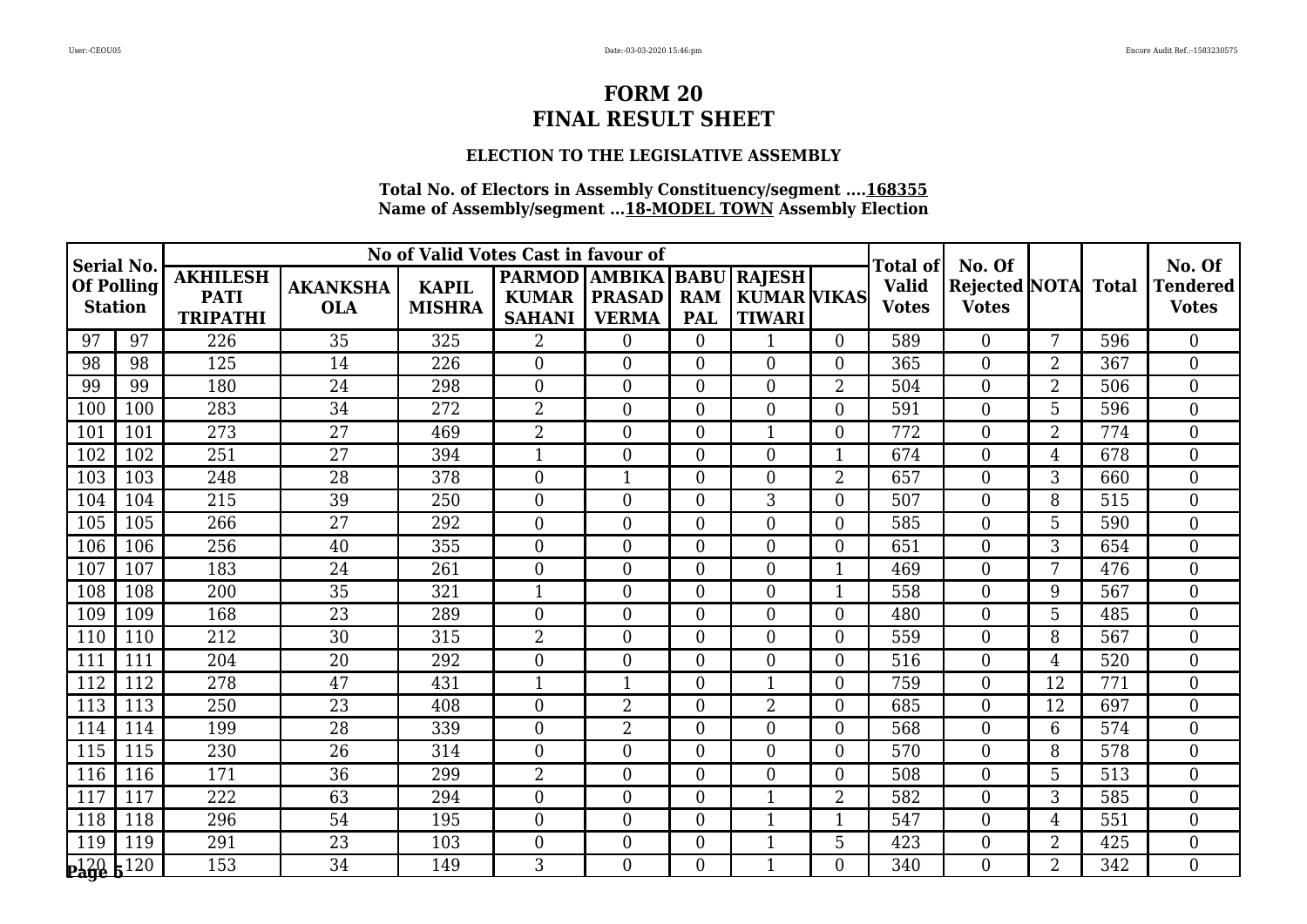# **ELECTION TO THE LEGISLATIVE ASSEMBLY**

| <b>Serial No.</b>                           |          |                                                   |                               | No of Valid Votes Cast in favour of |                                                |                                                     |                          |                                                    |                | Total of                     | No. Of                               |                |              | No. Of                          |
|---------------------------------------------|----------|---------------------------------------------------|-------------------------------|-------------------------------------|------------------------------------------------|-----------------------------------------------------|--------------------------|----------------------------------------------------|----------------|------------------------------|--------------------------------------|----------------|--------------|---------------------------------|
| Of Polling<br><b>Station</b>                |          | <b>AKHILESH</b><br><b>PATI</b><br><b>TRIPATHI</b> | <b>AKANKSHA</b><br><b>OLA</b> | <b>KAPIL</b><br><b>MISHRA</b>       | <b>PARMOD</b><br><b>KUMAR</b><br><b>SAHANI</b> | <b>AMBIKA BABU</b><br><b>PRASAD</b><br><b>VERMA</b> | <b>RAM</b><br><b>PAL</b> | <b>RAJESH</b><br>  KUMAR   VIKAS <br><b>TIWARI</b> |                | <b>Valid</b><br><b>Votes</b> | <b>Rejected NOTA</b><br><b>Votes</b> |                | <b>Total</b> | <b>Tendered</b><br><b>Votes</b> |
| 121                                         | 121      | 509                                               | 11                            | 167                                 | $\overline{2}$                                 | $\theta$                                            | $\mathbf{1}$             | 4                                                  | $\overline{2}$ | 696                          | $\Omega$                             | 5              | 701          | $\Omega$                        |
| 122                                         | 122      | 395                                               | 24                            | 354                                 | $\mathbf{1}$                                   | $\theta$                                            | $\overline{0}$           | -1                                                 | 3              | 778                          | $\overline{0}$                       | $\overline{4}$ | 782          | $\boldsymbol{0}$                |
| 123                                         | 123      | 217                                               | 14                            | 243                                 | $\overline{0}$                                 | $\overline{0}$                                      | $\mathbf 1$              | $\Omega$                                           | $\mathbf 1$    | 476                          | $\boldsymbol{0}$                     | 1              | 477          | $\overline{0}$                  |
| 124                                         | 124      | 314                                               | 13                            | 230                                 | $\mathbf{1}$                                   | $\theta$                                            | $\overline{0}$           | $\Omega$                                           | $\overline{2}$ | 560                          | $\overline{0}$                       | $\overline{4}$ | 564          | $\overline{0}$                  |
| 125                                         | 125      | 499                                               | 38                            | 298                                 | 1                                              | $\mathbf{1}$                                        | $\overline{2}$           | 3                                                  | 2              | 844                          | $\mathbf{0}$                         | 6              | 850          | $\boldsymbol{0}$                |
| 126                                         | 126      | 323                                               | 42                            | 160                                 | $\overline{0}$                                 | $\mathbf{1}$                                        | $\overline{0}$           | $\mathbf{1}$                                       | $\overline{0}$ | 527                          | $\overline{0}$                       | 5              | 532          | $\boldsymbol{0}$                |
| 127                                         | 127      | 326                                               | 26                            | 224                                 | $\overline{2}$                                 | $\theta$                                            | $\mathbf{1}$             | $\overline{2}$                                     | 1              | 582                          | $\theta$                             | 3              | 585          | $\overline{0}$                  |
| 128                                         | 128      | 250                                               | 14                            | 125                                 | $\overline{0}$                                 | $\overline{0}$                                      | $\boldsymbol{0}$         | $\Omega$                                           | $\mathbf 1$    | 390                          | $\overline{0}$                       | 6              | 396          | $\overline{0}$                  |
| 129                                         | 129      | 235                                               | $\overline{21}$               | 197                                 | 1                                              | 1                                                   | $\boldsymbol{0}$         | 3                                                  |                | 459                          | $\mathbf{0}$                         | 1              | 460          | $\boldsymbol{0}$                |
| 130                                         | 130      | 428                                               | 23                            | 351                                 | $\mathbf{1}$                                   | $\theta$                                            | $\overline{0}$           | -1                                                 | $\overline{2}$ | 806                          | $\theta$                             | 4              | 810          | $\overline{0}$                  |
| 131                                         | 131      | 241                                               | 11                            | 320                                 | $\mathbf{1}$                                   | $\overline{0}$                                      | $\boldsymbol{0}$         | $\overline{0}$                                     | $\overline{0}$ | 573                          | $\overline{0}$                       | 3              | 576          | $\boldsymbol{0}$                |
| 132                                         | 132      | 473                                               | 32                            | 312                                 | $\overline{0}$                                 | $\overline{0}$                                      | $\boldsymbol{0}$         | $\mathbf{1}$                                       | $\overline{0}$ | 818                          | $\overline{0}$                       | 5              | 823          | $\boldsymbol{0}$                |
| 133                                         | 133      | 203                                               | 18                            | 299                                 | $\overline{0}$                                 | $\theta$                                            | $\overline{0}$           | $\overline{0}$                                     | 1              | 521                          | $\Omega$                             | 9              | 530          | $\boldsymbol{0}$                |
| 134                                         | 134      | 288                                               | 34                            | 353                                 | 1                                              | $\overline{0}$                                      | $\overline{0}$           | $\overline{0}$                                     | $\overline{0}$ | 676                          | $\overline{0}$                       | 9              | 685          | $\boldsymbol{0}$                |
| 135                                         | 135      | 217                                               | 15                            | 412                                 | $\overline{0}$                                 | $\overline{0}$                                      | $\boldsymbol{0}$         | $\Omega$                                           | $\overline{0}$ | 644                          | $\mathbf{0}$                         | 9              | 653          | $\boldsymbol{0}$                |
| 136                                         | 136      | 268                                               | 11                            | 311                                 | $\overline{0}$                                 | $\overline{0}$                                      | $\overline{0}$           | $\overline{0}$                                     | $\overline{0}$ | 590                          | $\overline{0}$                       | 9              | 599          | $\boldsymbol{0}$                |
| 137                                         | 137      | 235                                               | 19                            | 314                                 | $\overline{0}$                                 | $\overline{0}$                                      | $\boldsymbol{0}$         | $\mathbf{1}$                                       | $\mathbf 1$    | 570                          | $\boldsymbol{0}$                     | 3              | 573          | $\boldsymbol{0}$                |
| 138                                         | 138      | 351                                               | 28                            | 341                                 | $\overline{2}$                                 | $\theta$                                            | $\overline{0}$           | 3                                                  | $\mathbf 1$    | 726                          | $\theta$                             | 8              | 734          | $\overline{0}$                  |
| 139                                         | 139      | 125                                               | 9                             | 182                                 | $\overline{0}$                                 | $\theta$                                            | $\overline{0}$           | 1                                                  | $\overline{0}$ | 317                          | $\overline{0}$                       | 3              | 320          | $\boldsymbol{0}$                |
| 140                                         | 140      | 449                                               | 32                            | 292                                 | $\overline{2}$                                 | $\overline{0}$                                      | $\boldsymbol{0}$         | $\overline{2}$                                     |                | 778                          | $\mathbf{0}$                         | 5              | 783          | $\boldsymbol{0}$                |
| 141                                         | 141      | 434                                               | 42                            | 375                                 | $\overline{0}$                                 | $\mathbf{1}$                                        | $\overline{0}$           | 3                                                  | 3              | 858                          | $\overline{0}$                       | 4              | 862          | $\overline{0}$                  |
| 142                                         | 142      | 343                                               | 17                            | 322                                 | $\overline{0}$                                 | $\mathbf{1}$                                        | $\mathbf{1}$             | $\overline{0}$                                     | $\overline{2}$ | 686                          | $\mathbf{0}$                         | 4              | 690          | $\boldsymbol{0}$                |
| 143                                         | 143      | 271                                               | 16                            | 281                                 | $\overline{0}$                                 | $\overline{0}$                                      | $\overline{0}$           | $\overline{0}$                                     | 1              | 569                          | $\overline{0}$                       | $\overline{2}$ | 571          | $\boldsymbol{0}$                |
| $\mathbf{p}_\mathbf{a}\mathbf{g}\mathbf{e}$ | $6^{14}$ | 148                                               | 19                            | 274                                 | 0                                              | $\Omega$                                            | $\Omega$                 | $\Omega$                                           | $\Omega$       | 441                          | $\Omega$                             | 1              | 442          | $\Omega$                        |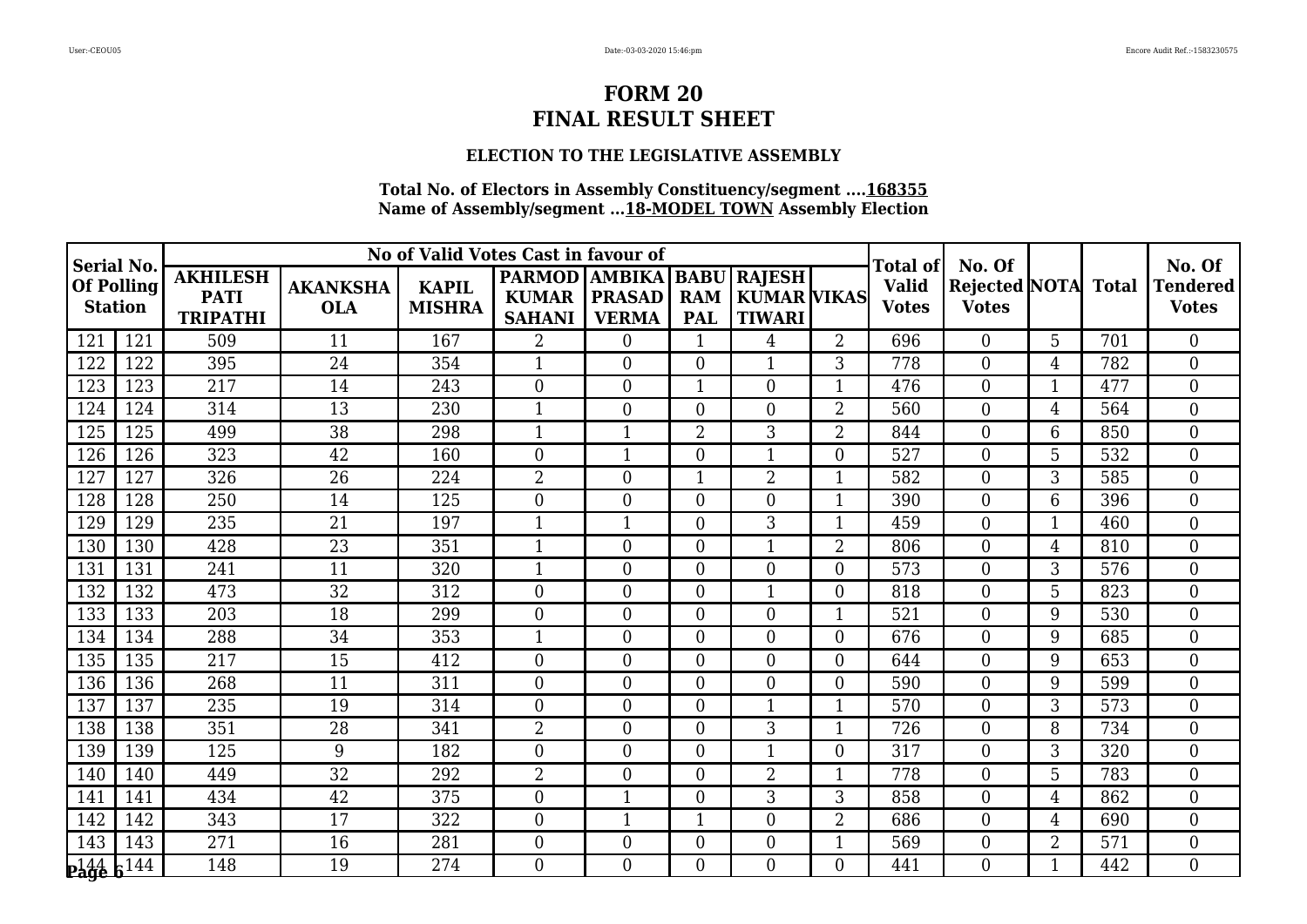# **ELECTION TO THE LEGISLATIVE ASSEMBLY**

| <b>Serial No.</b>                   |     |                                                   |                               | No of Valid Votes Cast in favour of |                                                |                               |                                         |                                                      |                | <b>Total of</b>              | No. Of                                     |                |       | No. Of<br><b>Tendered</b><br><b>Votes</b> |
|-------------------------------------|-----|---------------------------------------------------|-------------------------------|-------------------------------------|------------------------------------------------|-------------------------------|-----------------------------------------|------------------------------------------------------|----------------|------------------------------|--------------------------------------------|----------------|-------|-------------------------------------------|
| <b>Of Polling</b><br><b>Station</b> |     | <b>AKHILESH</b><br><b>PATI</b><br><b>TRIPATHI</b> | <b>AKANKSHA</b><br><b>OLA</b> | <b>KAPIL</b><br><b>MISHRA</b>       | PARMOD AMBIKA<br><b>KUMAR</b><br><b>SAHANI</b> | <b>PRASAD</b><br><b>VERMA</b> | <b>BABU</b><br><b>RAM</b><br><b>PAL</b> | <b>RAJESH</b><br><b>KUMAR VIKAS</b><br><b>TIWARI</b> |                | <b>Valid</b><br><b>Votes</b> | <b>Rejected NOTA</b> Total<br><b>Votes</b> |                |       |                                           |
| 145                                 | 145 | 159                                               | 12                            | 222                                 | $\theta$                                       | $\overline{2}$                | $\overline{0}$                          | $\theta$                                             | $\Omega$       | 395                          | $\overline{0}$                             | 4              | 399   | $\overline{0}$                            |
| 146                                 | 146 | 233                                               | 19                            | 321                                 | $\theta$                                       | $\theta$                      | $\overline{0}$                          | $\Omega$                                             | $\Omega$       | 573                          | $\overline{0}$                             | 8              | 581   | $\overline{0}$                            |
| 147                                 | 147 | 192                                               | 26                            | 279                                 | $\overline{0}$                                 | $\theta$                      | $\overline{0}$                          | $\Omega$                                             | 1              | 498                          | $\overline{0}$                             | 4              | 502   | $\overline{0}$                            |
| 148                                 | 148 | 243                                               | 46                            | 346                                 | $\theta$                                       | $\mathbf 1$                   | $\overline{0}$                          | $\theta$                                             | 0              | 636                          | $\overline{0}$                             | 4              | 640   | $\overline{0}$                            |
| 149                                 | 149 | 171                                               | 36                            | 226                                 | $\overline{2}$                                 | $\overline{0}$                | $\overline{0}$                          |                                                      |                | 437                          | $\boldsymbol{0}$                           | 4              | 441   | $\boldsymbol{0}$                          |
| 150                                 | 150 | 320                                               | 36                            | 305                                 | $\overline{0}$                                 | $\theta$                      | $\overline{0}$                          | 4                                                    | 0              | 665                          | $\boldsymbol{0}$                           | 5              | 670   | $\boldsymbol{0}$                          |
| 151                                 | 151 | 249                                               | 23                            | 254                                 | $\theta$                                       | $\overline{0}$                | $\overline{0}$                          | $\theta$                                             | $\Omega$       | 526                          | $\boldsymbol{0}$                           | 5              | 531   | $\boldsymbol{0}$                          |
| 152                                 | 152 | 513                                               | 42                            | 249                                 | 9                                              | $\theta$                      | $\mathbf{0}$                            | $\overline{2}$                                       | $\Omega$       | 815                          | $\boldsymbol{0}$                           | 5              | 820   | $\overline{0}$                            |
| 153                                 | 153 | 376                                               | 26                            | 317                                 | $\overline{2}$                                 | $\overline{0}$                | $\mathbf{0}$                            | $\overline{2}$                                       | $\overline{2}$ | 725                          | $\boldsymbol{0}$                           | 4              | 729   | $\mathbf{0}$                              |
| 154                                 | 154 | 289                                               | 22                            | 222                                 | $\mathbf{1}$                                   | $\overline{0}$                | $\mathbf{1}$                            | 1                                                    | $\Omega$       | 536                          | $\boldsymbol{0}$                           | 1              | 537   | $\mathbf{0}$                              |
| 155                                 | 155 | 225                                               | 18                            | 149                                 | $\overline{2}$                                 | $\overline{0}$                | $\overline{0}$                          | 1                                                    |                | 396                          | $\overline{0}$                             | 3              | 399   | $\boldsymbol{0}$                          |
| 156                                 | 156 | 226                                               | 17                            | 195                                 | $\mathbf{1}$                                   | $\theta$                      | $\overline{0}$                          | $\mathbf 1$                                          | 0              | 440                          | $\overline{0}$                             | 0              | 440   | $\overline{0}$                            |
| 157                                 | 157 | 309                                               | 21                            | 235                                 | 1                                              | $\theta$                      | $\overline{0}$                          | $\overline{2}$                                       | 0              | 568                          | $\overline{0}$                             | 4              | 572   | $\overline{0}$                            |
| 158                                 | 158 | 208                                               | 15                            | 357                                 | $\overline{0}$                                 | $\overline{0}$                | $\overline{0}$                          | 2                                                    |                | 583                          | $\boldsymbol{0}$                           | $\overline{2}$ | 585   | $\boldsymbol{0}$                          |
| 159                                 | 159 | 441                                               | 10                            | 175                                 | $\overline{2}$                                 | $\theta$                      | $\overline{0}$                          | $\overline{0}$                                       | $\overline{2}$ | 630                          | $\boldsymbol{0}$                           | 4              | 634   | $\boldsymbol{0}$                          |
| 160                                 | 160 | 271                                               | 15                            | 151                                 | $\overline{0}$                                 | $\overline{0}$                | 1                                       | $\Omega$                                             |                | 439                          | $\overline{0}$                             | $\overline{2}$ | 441   | $\boldsymbol{0}$                          |
| 161                                 | 161 | 227                                               | 28                            | 324                                 | $\overline{0}$                                 | $\overline{0}$                | $\overline{0}$                          | $\theta$                                             | $\Omega$       | 579                          | $\boldsymbol{0}$                           | $\mathbf{r}$   | 586   | $\mathbf{0}$                              |
| 162                                 | 162 | 292                                               | 16                            | 402                                 | $\overline{0}$                                 | $\overline{0}$                | $\overline{0}$                          | $\overline{0}$                                       |                | 711                          | $\boldsymbol{0}$                           | 10             | 721   | $\mathbf{0}$                              |
| 163                                 | 163 | 244                                               | $\overline{25}$               | 267                                 | $\boldsymbol{0}$                               | $\overline{0}$                | $\overline{0}$                          | 3                                                    | $\Omega$       | $\overline{539}$             | $\boldsymbol{0}$                           | 5              | 544   | $\boldsymbol{0}$                          |
| 164                                 | 164 | 242                                               | 13                            | 227                                 | $\mathbf{1}$                                   | $\theta$                      | $\overline{0}$                          | $\overline{2}$                                       | $\Omega$       | 485                          | $\overline{0}$                             | 1              | 486   | $\overline{0}$                            |
| <b>Total EVM</b><br><b>Votes</b>    |     | 52594                                             | 4068                          | 41357                               | 492                                            | 47                            | 88                                      | 242                                                  | 171            | 99059                        | $\bf{0}$                                   | 840            | 99899 | $\bf{0}$                                  |